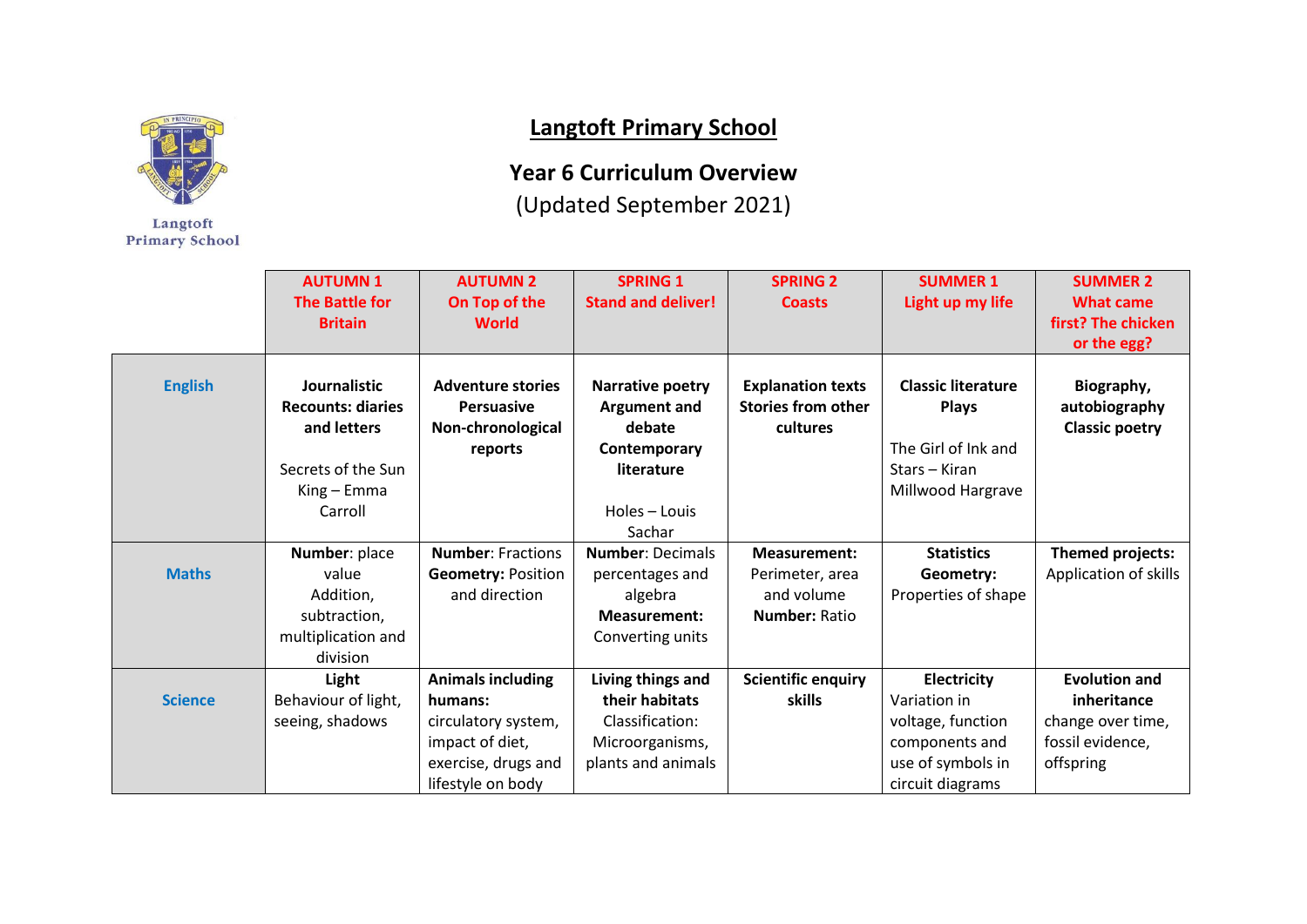|                  |                                                               | function, transport<br>of nutrients and<br>water      |                                                                       |                                           |                                                               | similarities and<br>variation<br>adaptation to suit<br>environment and<br>resulting evolution |
|------------------|---------------------------------------------------------------|-------------------------------------------------------|-----------------------------------------------------------------------|-------------------------------------------|---------------------------------------------------------------|-----------------------------------------------------------------------------------------------|
| <b>ICT</b>       | <b>Computing</b><br>systems and<br>network -<br>Communication | Creating media-<br>3d modelling                       | Creating media-<br>Web page creation                                  | Data and<br>Information -<br>spreadsheets | Programming A-<br><b>Variables in games</b>                   | <b>Programming B -</b><br><b>Sensing</b>                                                      |
| <b>History</b>   | <b>Battle of Britain</b>                                      |                                                       | <b>Crime and</b><br>punishment                                        |                                           |                                                               |                                                                                               |
| <b>Geography</b> |                                                               | <b>Mountains</b>                                      | <b>Geographical skills</b><br>and fieldwork<br><b>Weather station</b> | <b>Coasts</b>                             |                                                               | <b>Geographical skills</b><br>and fieldwork<br>Traffic/shop<br>survey                         |
| <b>Art</b>       | <b>Painting and</b><br><b>Drawing</b>                         | <b>Painting and</b><br><b>Drawing</b>                 | <b>Painting and</b><br><b>Drawing</b>                                 | <b>Painting and</b><br><b>Drawing</b>     | <b>Painting and</b><br><b>Drawing</b>                         | <b>Painting and</b><br><b>Drawing</b>                                                         |
| <b>DT</b>        |                                                               | Food<br><b>Celebrating culture</b><br>and seasonality | <b>Textiles</b><br><b>Using CAD in</b><br>textiles                    |                                           | <b>Electrical Systems</b><br><b>Monitoring and</b><br>control | Food<br>+ additional<br><b>Celebrating culture</b><br>and seasonality                         |
| <b>Music</b>     | Happy                                                         | <b>Classroom Jazz 2</b>                               | A new year carol                                                      | You've got a friend                       | Music and me                                                  | <b>Reflect rewind and</b><br>replay                                                           |
| <b>PE</b>        | <b>Basketball</b><br>Football<br>Lacrosse                     | Swimming<br><b>Gymnastics</b><br><b>Basketball</b>    | Dance<br>Yoga                                                         | Hockey<br><b>Tennis</b>                   | <b>Athletics</b><br><b>Badminton</b>                          | <b>Cricket</b><br><b>OAA</b><br>Orienteering                                                  |
| <b>RE</b>        | Do you have to believe in God to be<br>good?                  |                                                       | Life Journey - Hinduism/Islam                                         |                                           | Life Journey - Christianity                                   |                                                                                               |